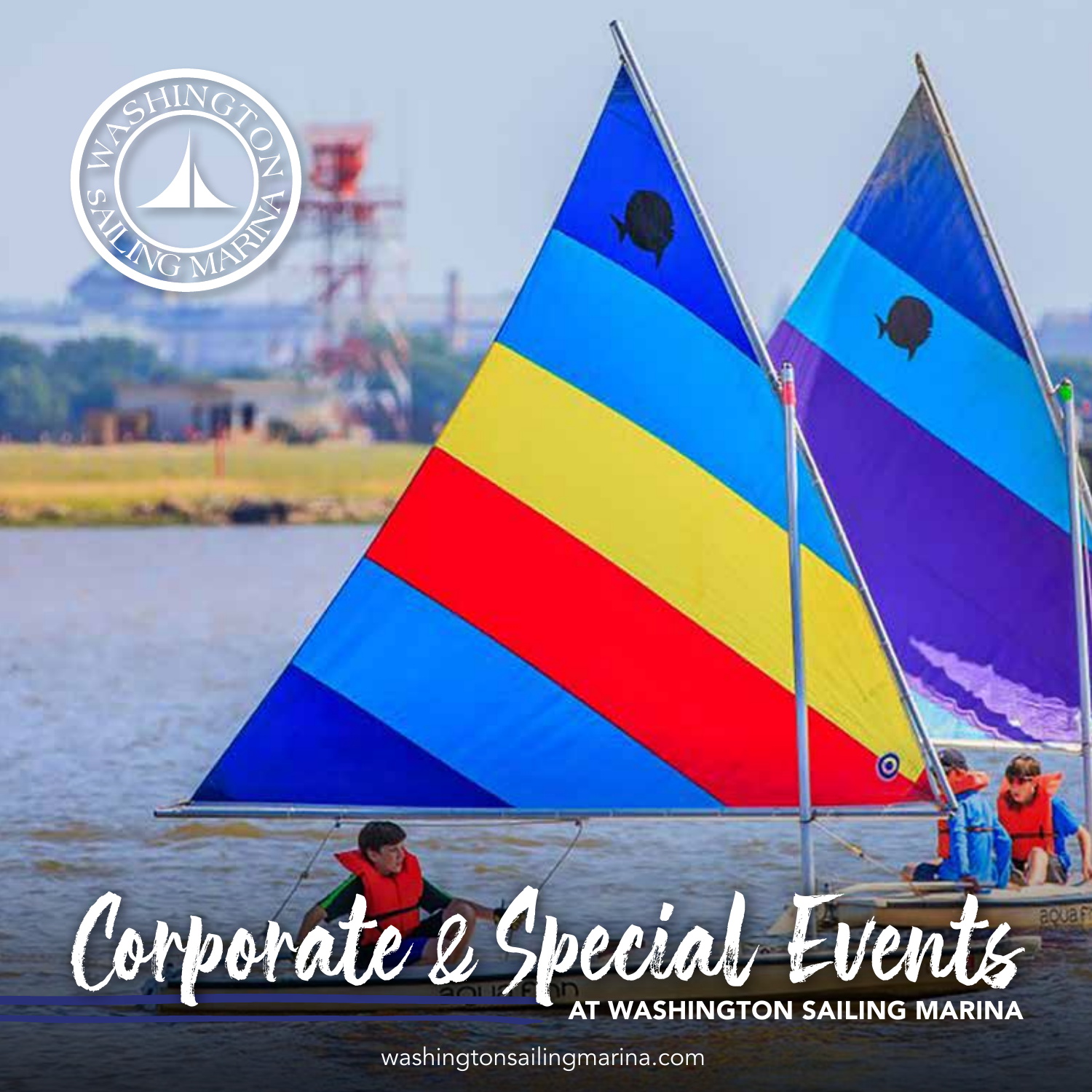

*Washington Sailing Marina is pleased to present this catering guide and menu.* 

*The guide serves only as a sampling of our catering abilities and does not reflect the full range of selections and services we can provide. Our executive chef and catering manager will gladly*  assist you in developing and designing a customized menu for your next meeting or special event.

*We are happy to provide you with an excellent selection of menu items and services that are* designed for a variety of special occasions ranging from simple coffee breaks to complete *luncheons and receptions. We look forward to serving your catering needs.* 

*For more information, call our office at (703) 548-9027 between the hours of 9:00 A.M. and 4:30 P.M. or email to tccatering@guestservices.com.*

*Visit our website to download a digital copy of this brochure.*

washingtonsailingmarina.com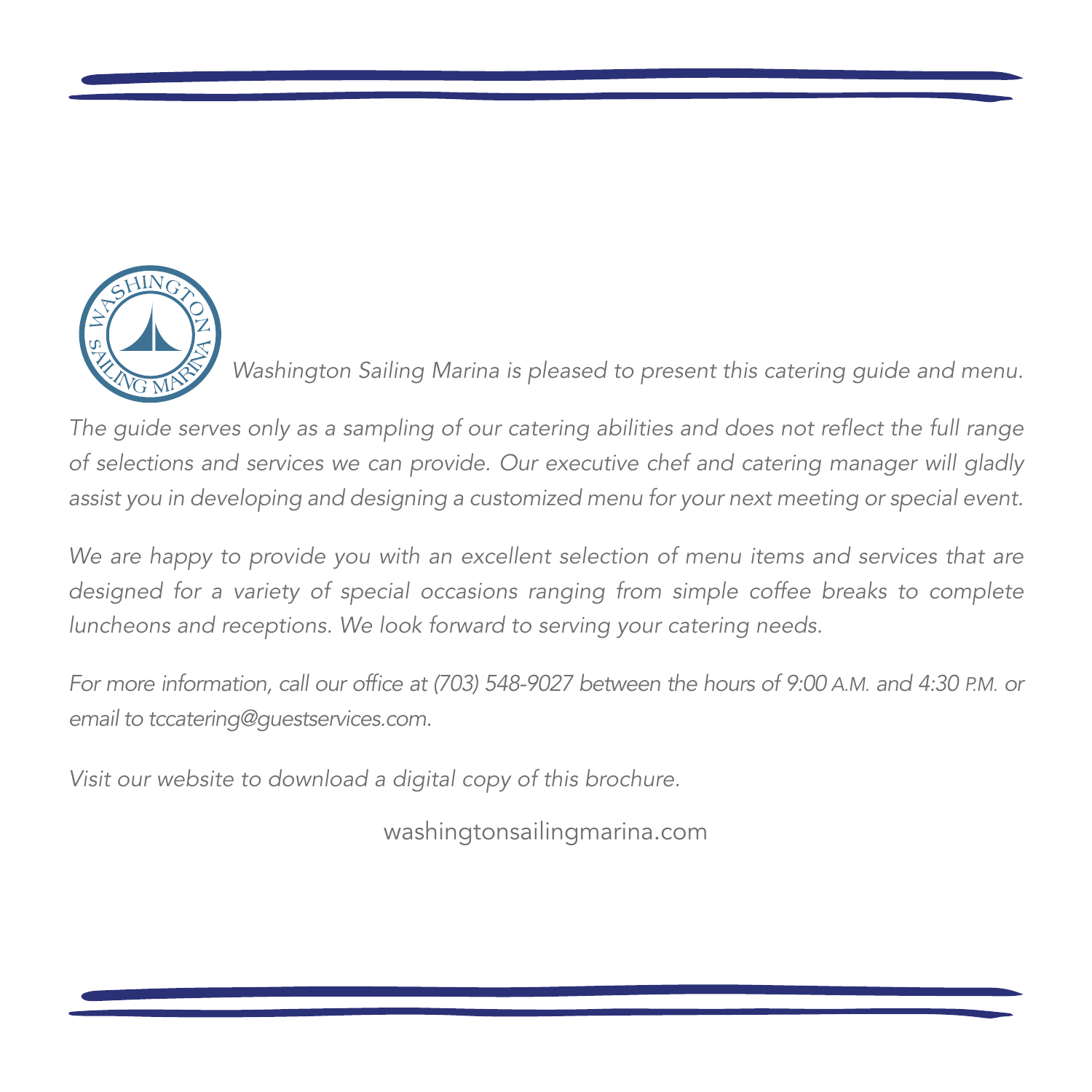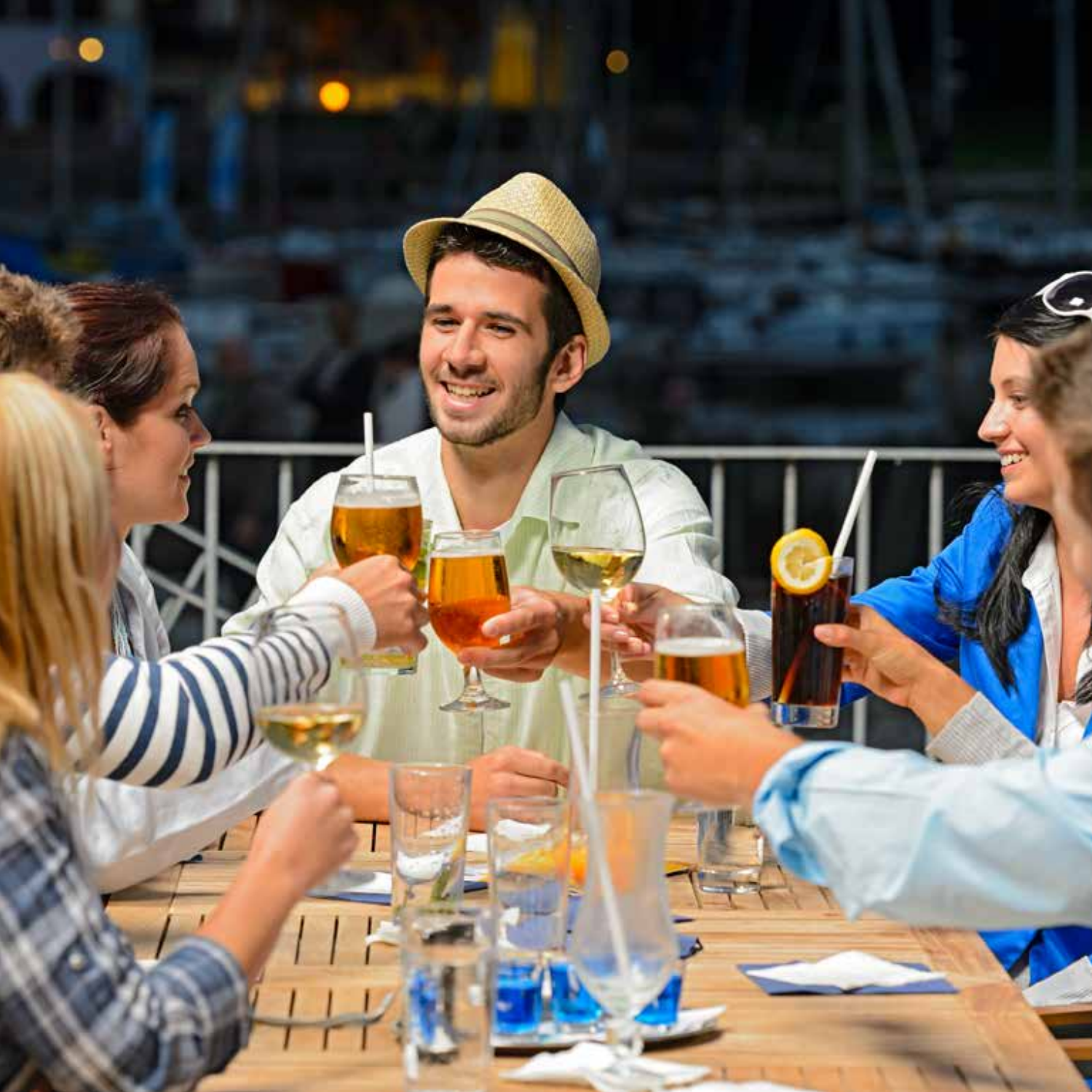WSM Favorites

#### THE #1 | *\$ 38.95 PER PERSON*

*Pesto Baked Salmon and Grilled Chicken Breast with Roasted Corn Relish, Herb Roasted Red Skin Potatoes, Roasted Seasonal Vegetables Caesar Salad, Rolls, Butter Cookies and Brownies Ice Tea and Lemonade*

## BACKYARD BBQ | *\$ 25.95 PER PERSON*

*Pulled Pork BBQ Pulled Chicken BBQ Cole Slaw, Baked Beans Corn on the Cob Fresh Seasonal Fruit Cookies Lemonade and Ice Tea*

#### BOATER'S COOKOUT | *\$26.95/ PERSON*

*BBQ Chicken Quarters Grilled Hamburgers Grilled All-Beef Hot Dogs Pasta Salad Baked Beans Corn on the Cob Fresh Seasonal Fruit Cookies Lemonade and Ice Tea*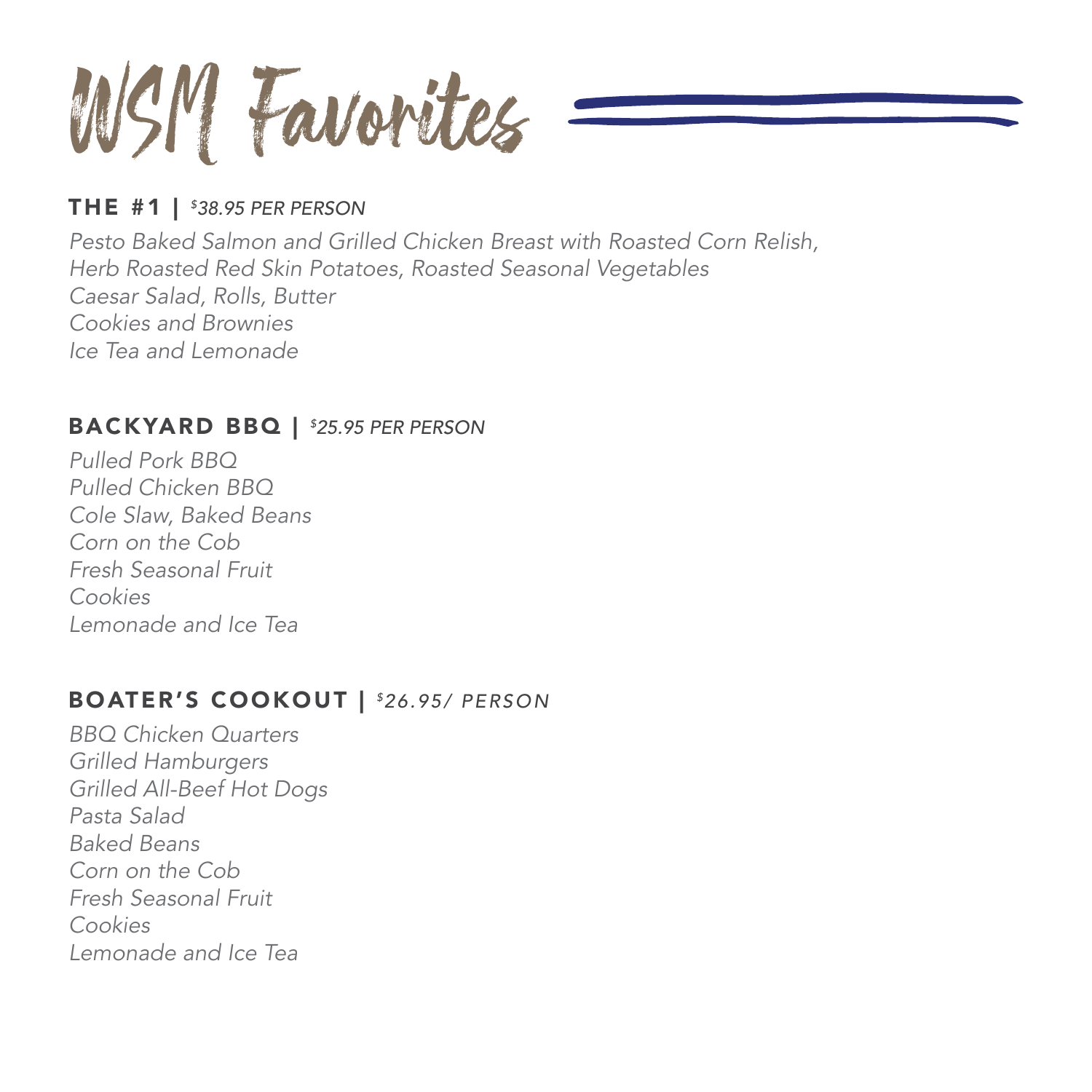Sandwiches

PLATTERED \$12 | BOX LUNCH \$12.50 | ADD APPLE AND BOTTLED WATER \$2 | SUBSTITUTE WRAP \$1

*Minimum order of 10 per type Served with Baker Chips and Cookies Add a Side Salad \$1.50 Per Person*

# ARTISAN HAM & MUENSTER CHEESE

*Ham, Muenster, Lettuce, Tomato on Kaiser Roll with Stone Ground Mustard Mayo Sauce*

## ARTISAN TURKEY & CHEDDAR CHEESE

*Turkey Breast, Cheddar Cheese, Lettuce on Sliced Multi-grain Bread*

## ARTISAN ITALIAN

*Sliced Ham, Salami, Provolone, Lettuce, Tomato, Onion on Sub Roll with Italian Dressing*

## ROASTED VEGETABLE

*Red Pepper Hummus, Yellow Pepper, Red Pepper, Red Cabbage, Carrots, Lettuce and Goat Cheese in Spinach Wrap*

#### POSH ROAST BEEF

*Roast Beef, Caramelized Onions, Arugula, Stone Ground Mustard Mayo on Everything Ciabatta*

*Ham and Turkey Available on Gluten-Free Bread Upon Request*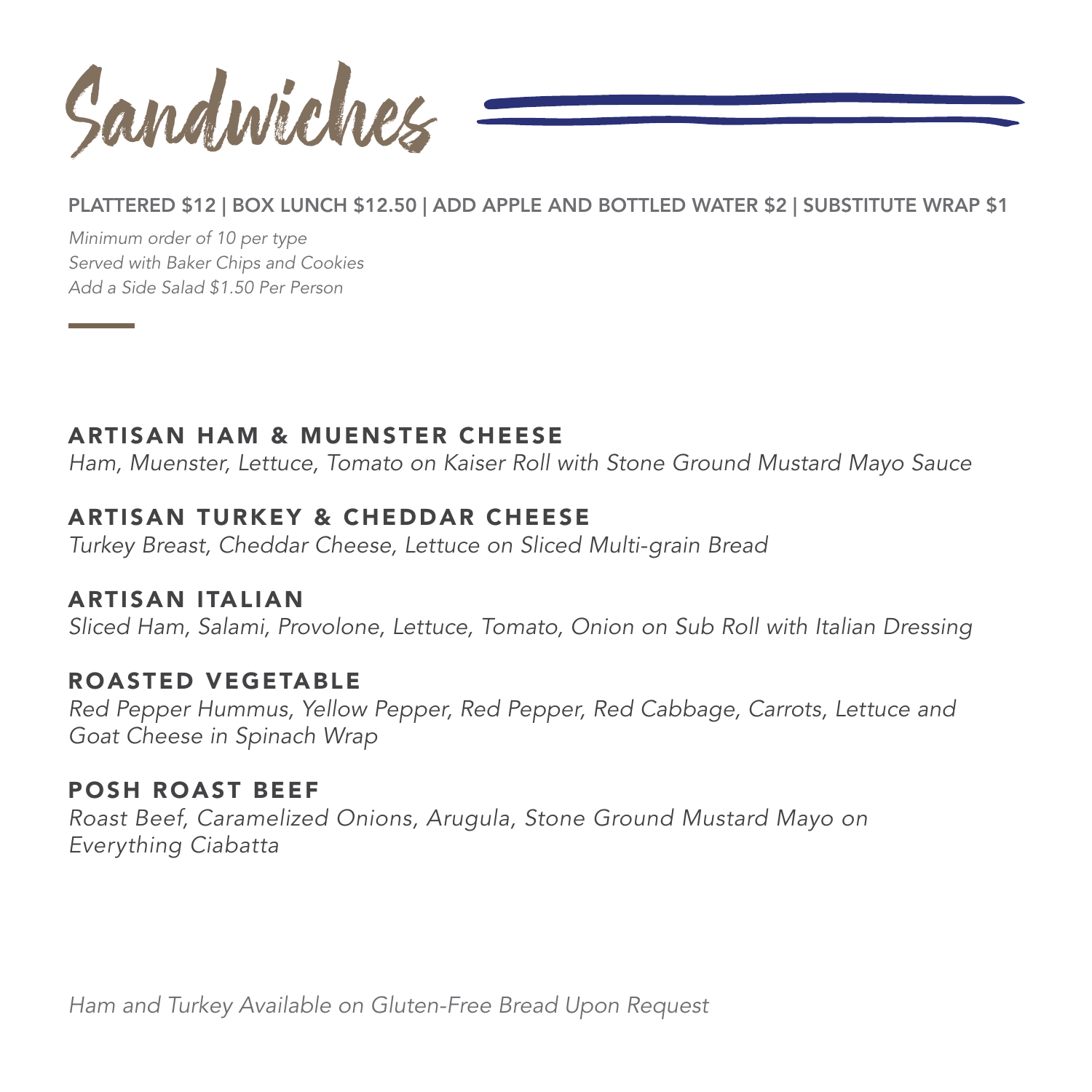Small Bites

COCKTAIL SHRIMP | *\$ 22 PER POUND*

CHICKEN TENDERS WITH DIPPING SAUCES | *\$ 99 FOR 25 PIECES, \$ 180 FOR 50 PIECES*

CHICKEN WINGS WITH DIPPING SAUCES | *\$ 99 FOR 25 PIECES, \$ 180 FOR 50 PIECES Choose your style: Buffalo or BBQ*



*\$ 125 FOR 25 PIECES, \$ 225 FOR 50 PIECES* 

PORK BBQ

CHEESEBURGER

CHICKEN PESTO

Something Special

HERB-CRUSTED BEEF TENDERLOIN | *\$ 450 FEEDS 25 PEOPLE Sliced thin, served with horseradish sauce and mini rolls*

WE CAN DO BRUNCH! JUST ASK.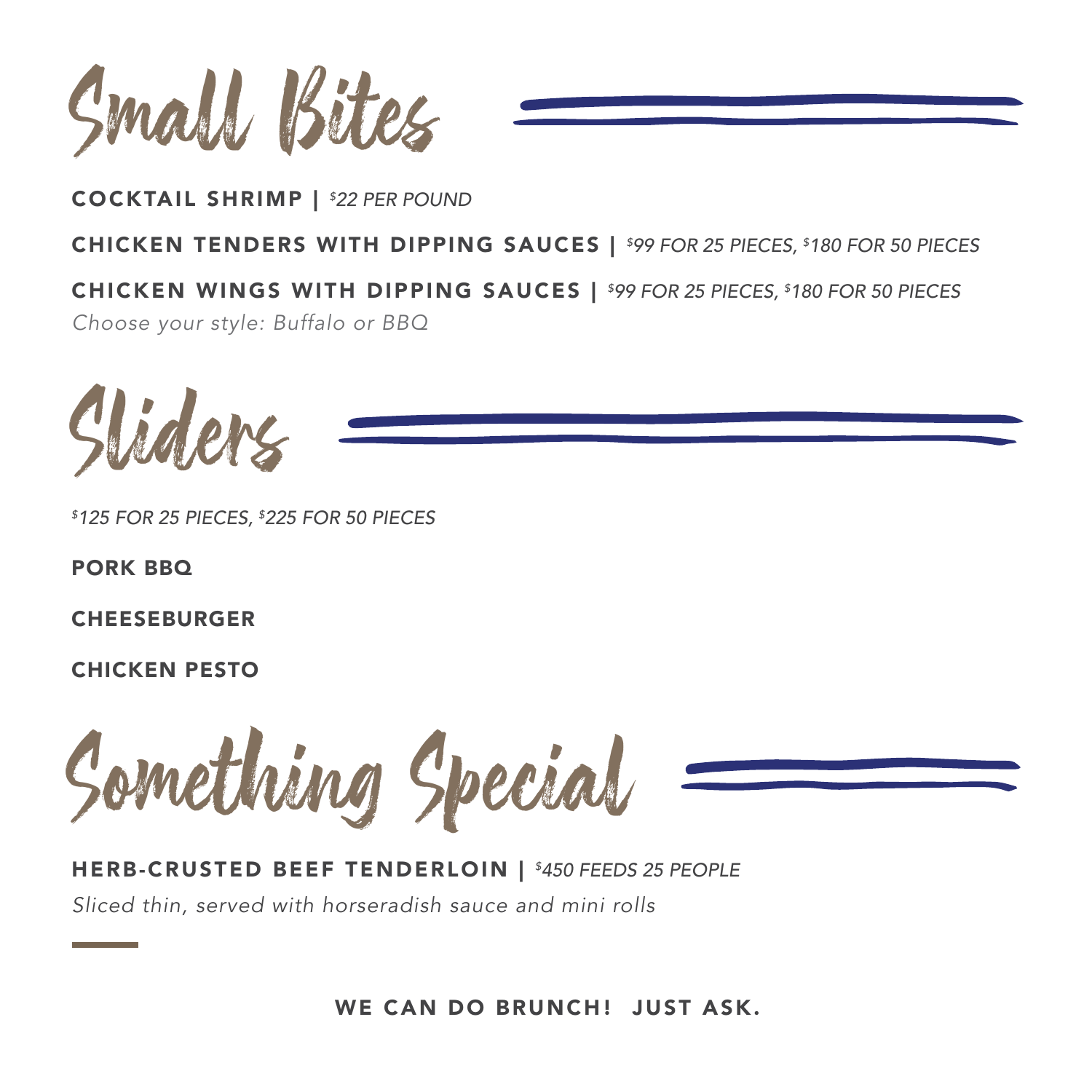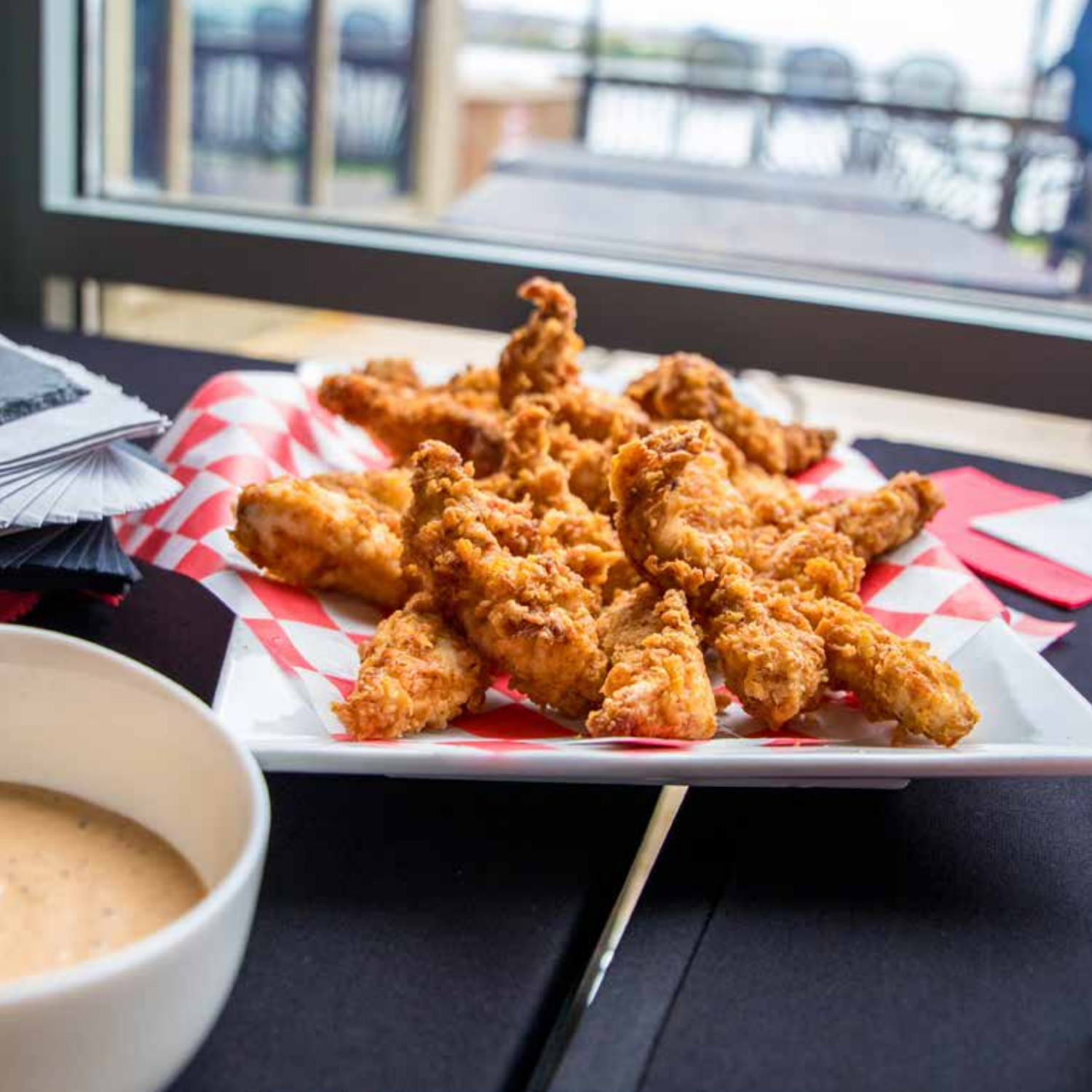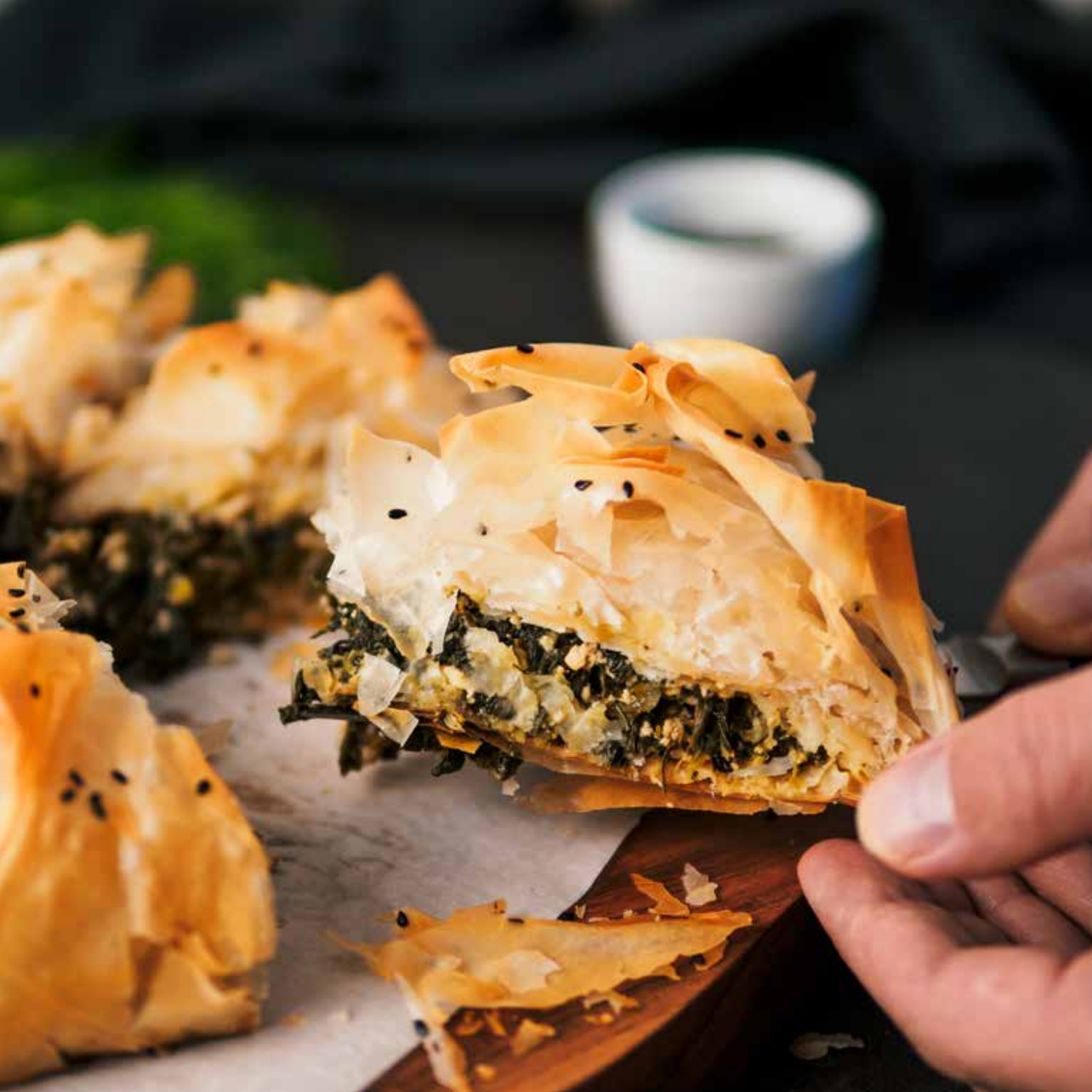How

CHOOSE 3 OR 4 ITEMS FROM THE FOLLOWING SECTION *3 selections \$ 395.00 | 4 selections \$ 495.00 | feeds 25 people*

ASSORTED CHEESE BOARD *with Crackers*

HOUSE-MADE TORTILLA CHIPS *with Pico de Gallo*

VEGETABLE CRUDITÉS *with Herb Dipping Sauce*

SPICY BATTERED VEGETABLES *Green Beans and Cauliflower*

MOZZARELLA STICKS *with Marinara Sauce*

JALAPEÑO POPPERS *with Cool Ranch Dressing*

FRANKS-IN-A-BLANKET *All-Beef with Mustard Sauce*

MINI ASSORTED QUICHE *Country French Lorraine, Garden Vegetable, Broccoli & Cheese, and Three Cheese*

SPANAKOPITA BITES

CHICKEN QUESADILLA BITES *with Salsa and Sour Cream*

CRAB BITES *(PLUS \$50) with Remoulade Sauce*

MINI LOBSTER ROLLS *(PLUS \$100) on Soft Rolls*

MEATBALLS *Choice of BBQ, Sweet and Sour, or Hawaiian*

VEGETABLE SPRING ROLLS *with Sweet Chili Dipping Sauce*

FLAT BREAD PIZZA BITES *Meat Lovers or Island Time*

CHICKEN SATÉ *with Peanut Sauce*

DEVILED EGGS *with Bacon*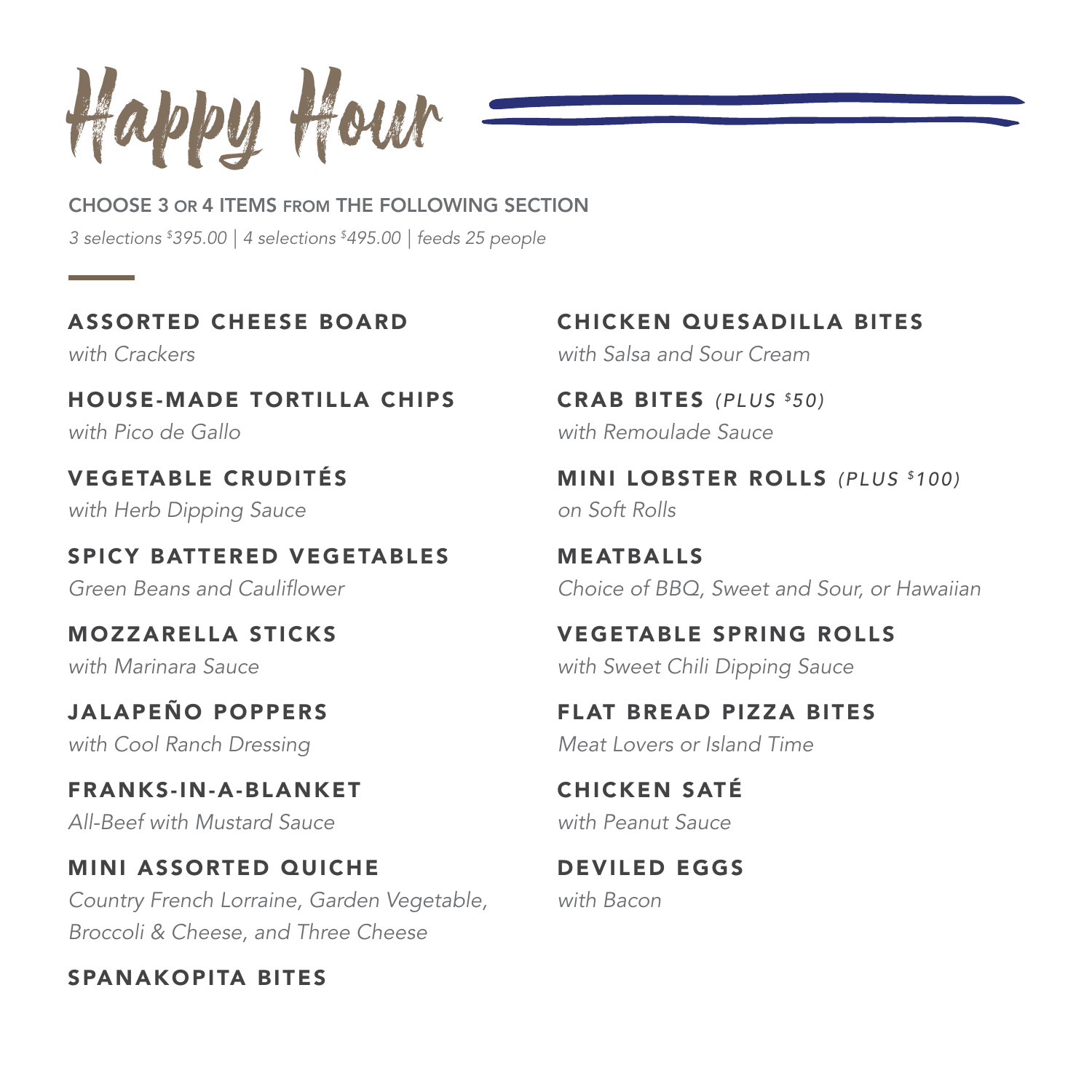## RESERVATION

*A reservation is not confirmed or guaranteed until signed contract is received, and Guest Services Inc. (GSI)*  has your deposit for fifty percent (50%) of the anticipated cost of your event. We must receive both the *signed contract and your deposit no later than sixty (60) days prior to your event, or the event is considered to have been canceled. Payment of the deposit must be made by credit card.*

## CANCELLATIONS

*Cancellations must be made thirty (30) days prior to your event, or one-half of your deposit will be charged to you, as Island Time Bar & Grill will have lost other potential customers for the date of your event. Cancellations made less than thirty (30) days prior to your event will result in a charge of the entire deposit.*

# SPECIAL SERVICES & LATE CHARGES

*a) Additional services to be requested by the customer, like recreational activities such as volleyball, corn hole, entertainment services such as DJs, Bands, PA systems, or if you wish to reserve the area for more that two (2) hours, you must make your request at least ten (10) days prior to the event. To fit your group, we have slotted two (2) hours for your group, we have slotted two (2) hours for your event at Island Time Bar & Grill at Columbia Island Marina.*

*b) If your group arrives more than 30 minutes after the scheduled time, there will be a charge of \$50 per 1/2 hour (or part thereof) that the event continues past the scheduled end of the event, or if the site requires an extraordinary amount of time to be cleaned after the events ends ("Overtime"). GSI may require customer to pay a separate deposit (in advance) to cover up to 90 minutes of overtime.*

# REGULATIONS

*Customer must comply with all park rules, including the prohibition on consuming alcoholic beverages not purchased through the approved NPS site concessionaire, GSI. Customers may not bring food into the park; all food must be purchased through GSI. Customer is liable for all damages to park or GSI property.*

# RIGHT TO TERMINATE

*If GSI determines that the subject event would be detrimental to GSI's business, or to Columbia Island Marina, then GSI shall have the right to terminate this agreement without liability to signer, upon return of signer's deposit.*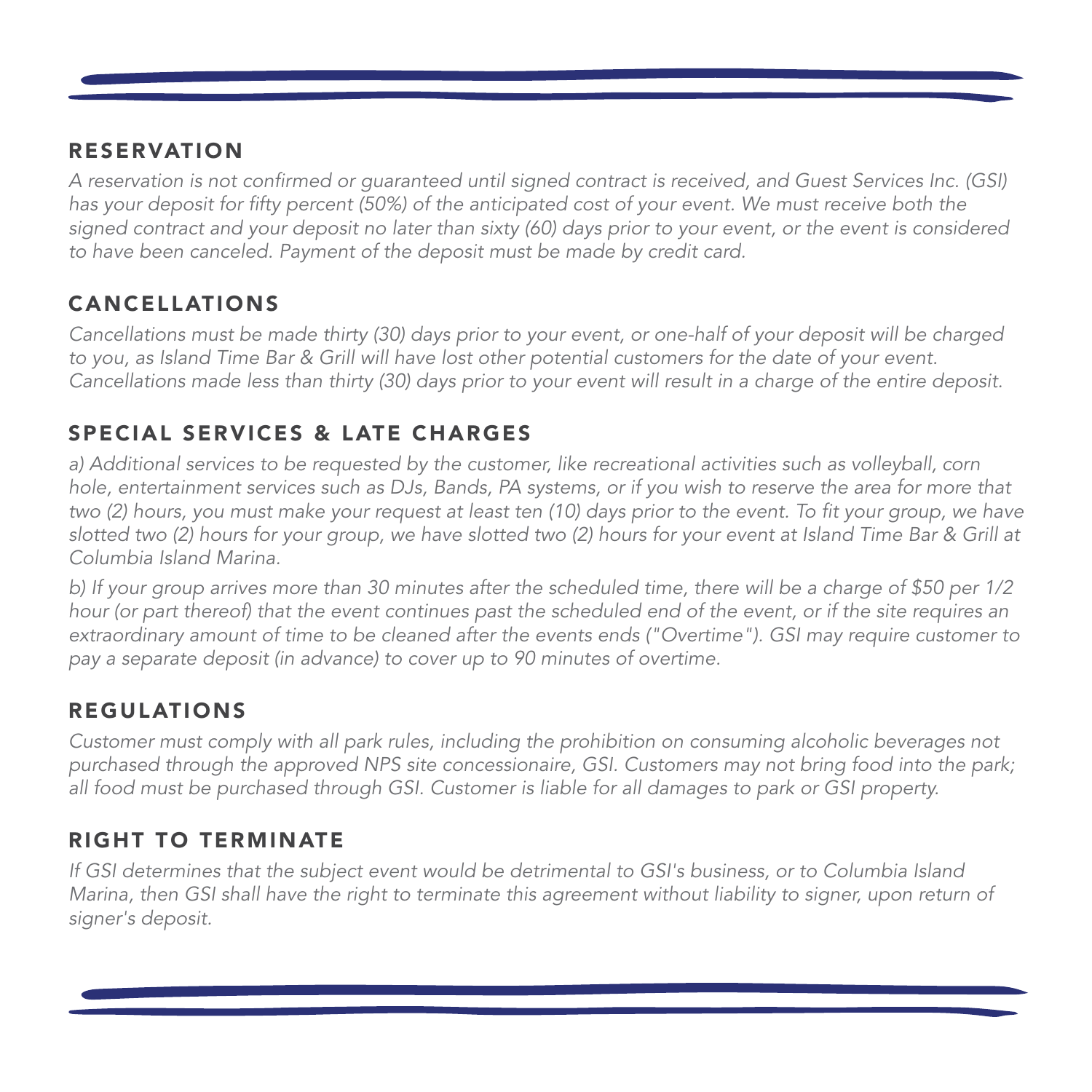